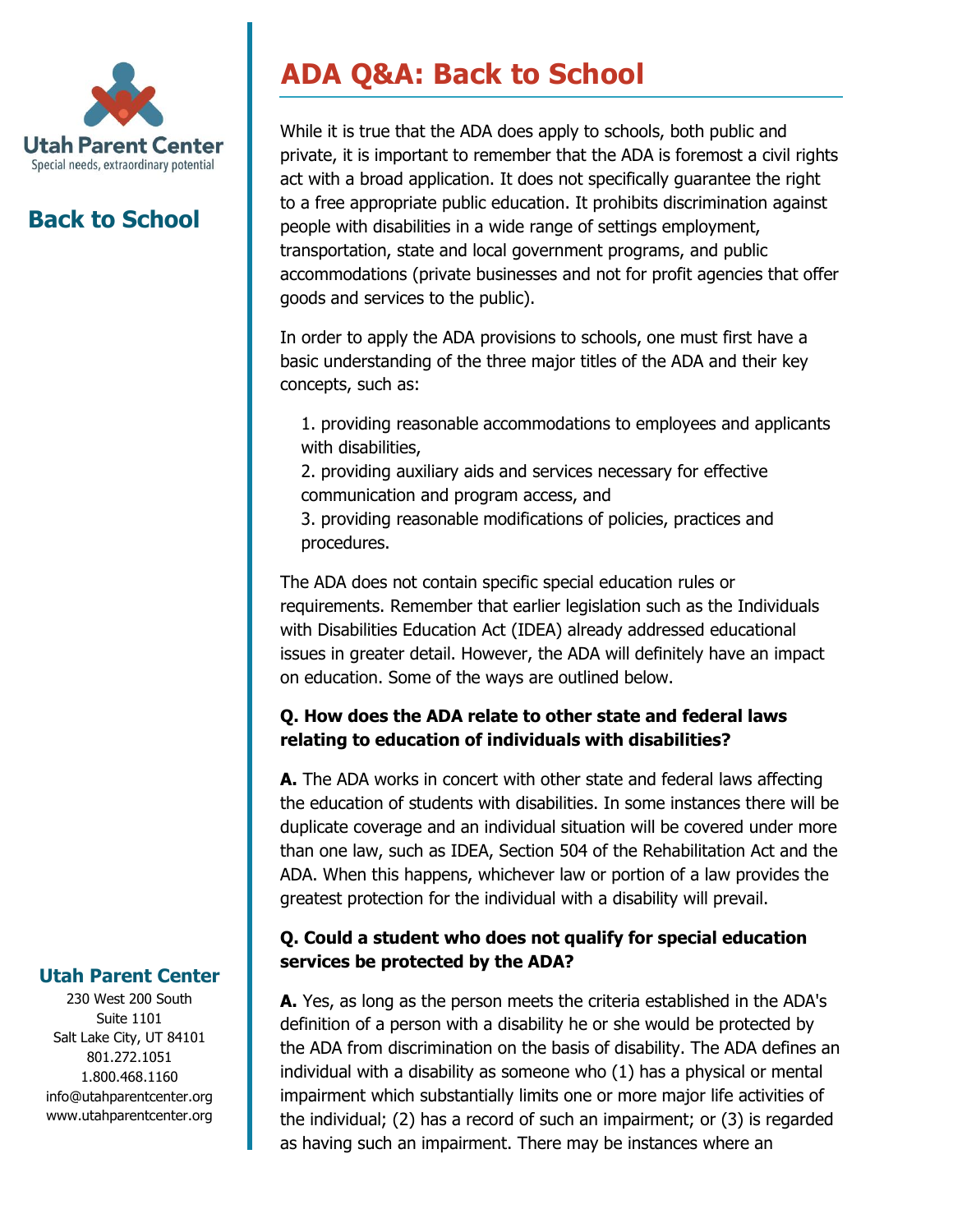individual would meet these criteria even though the person would not be eligible for special education. However, virtually all children who meet IDEA eligibility criteria will be protected by the ADA and Section 504 as well. Such a person would have rights and protections under all three laws.

#### **Q. Does the ADA protect parents with disabilities as well as students with disabilities?**

**A.** Yes. Public schools generally operate programs and activities that are open to students' parents such as parent teacher conferences, school plays, athletic events and graduation ceremonies. Parents who meet the ADA's definition of a qualified person with a disability are entitled to protection under Title II of the Act.

#### **Q. How are public schools expected to comply with the ADA?**

**A.** Public schools are covered under Title II of the ADA which covers "public entities." The two key provisions of Title II are that public entities must provide (1) program access (2) in an integrated setting unless separate programs are necessary to ensure equal benefits or services. Program access under Title II means that school districts are required to operate their programs so that when viewed in their entirety they are accessible to and usable by individuals with disabilities. This applies to all existing facilities.

Making structural improvements to an existing building such as installing ramps or elevators is one way of achieving program accessibility. However, structural accessibility is not required if there are alternative means of achieving program access such as providing the service at an accessible site, relocating a class or activity to a different room in the building, or having library staff retrieve books for students or teachers who use wheelchairs. Auxiliary aids and services such as interpreters would have to be provided if necessary for effective communication at school programs, conferences and other activities.

School districts are not required to take any action that would result in a fundamental alteration of the nature of the program or activity or in undue financial and administrative burdens. However, public entities must take any other action that would not result in a fundamental alteration or undue burden but would ensure that individuals with disabilities receive the same benefits and services offered to others without disabilities.

#### **Q. Isn't the undue burden standard a legal loophole that will allow school districts a convenient way to avoid their responsibilities?**

**A.** Providing program accessibility is not expected to result in undue burdens for most public entities. All resources of the public entity available to fund and operate the program must be considered. In addition, claiming undue burden does not relieve a public entity of all obligations to individuals with disabilities. They must still provide program access through means that would not result in a fundamental alteration or undue financial or administrative burden. Keep in mind that any decision that achieving program accessibility would result in a fundamental alteration or create undue burdens must be made by the school district superintendent or the senior official who has budgetary and spending authority for the school district, or a staff person designated by that official. The reasons for such a decision must be presented in writing.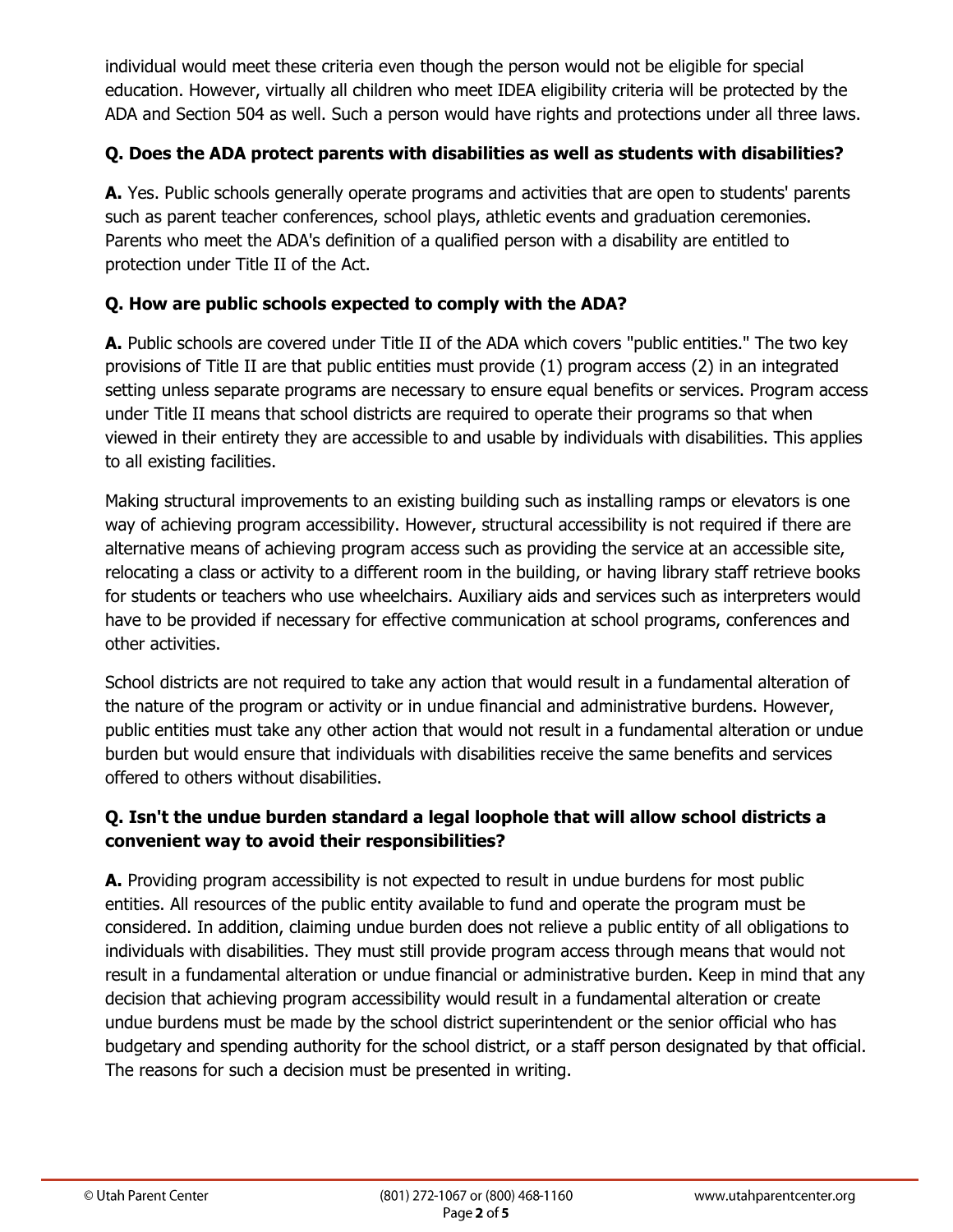# **Q. Must school districts eventually remove architectural barriers from all their existing buildings?**

**A.** Not necessarily. If school districts can provide program access without making structural alterations, they are not obligated by the ADA to remove those architectural barriers.

When there is no alternative means to achieve program accessibility, however, structural changes will be necessary, unless this would impose undue burdens on the district.

Small school districts may have to make each of their school buildings accessible in order to provide program access. A larger school system should provide for wheelchair access at schools dispersed throughout its service area so that children who use wheelchairs can attend school at locations comparable in convenience to those available to other children.

# **Q. Is carrying an individual with a disability considered an acceptable method of achieving program access?**

**A.** No, with two exceptions. First, when program access in existing buildings can be achieved only through structural alterations, carrying may serve as a temporary expedient until construction is complete. Second, carrying is permitted in manifestly exceptional cases if carriers are formally instructed on the safest and least humiliating means of carrying and the service is provided in a reliable manner. Carrying is contrary to the goal of providing accessible programs, which is to foster independence.

### **Q. Will school districts be required to make their magnet programs accessible?**

**A.** Where "magnet" schools or schools offering different curricula or instruction techniques are available, the range of choice provided to students with disabilities must be comparable to that offered to other students.

### **Q. Does the ADA apply to extracurricular activities like school-affiliated choirs or school patrols?**

**A.** Yes. The ADA is not limited in application to classroom activities. School districts cannot discriminate against people with disabilities in any of the services, programs or activities they provide including preschool, latch key or adult community education programs.

### **Q. My school district is constructing a new school in my neighborhood. Will it have to be accessible?**

**A.** Yes. New schools and construction projects altering existing facilities must meet new ADA accessibility standards, unless the state code has stricter guidelines.

# **Q. How can I be sure that my school district intends to comply with the ADA?**

**A.** Ask for a copy of their ADA self-evaluation and transition plans. Under Title II, school districts that employ 50 or more persons must have evaluated their programs by January 1993, and have developed a transition plan setting forth the steps necessary to make their programs accessible. This was to be completed by July 26, 1992. Title II regulations require that public entities involve people with disabilities and other interested people in the self-evaluation and in the development of the transition plan. Ask if the school district has done this. There may still be an opportunity for you to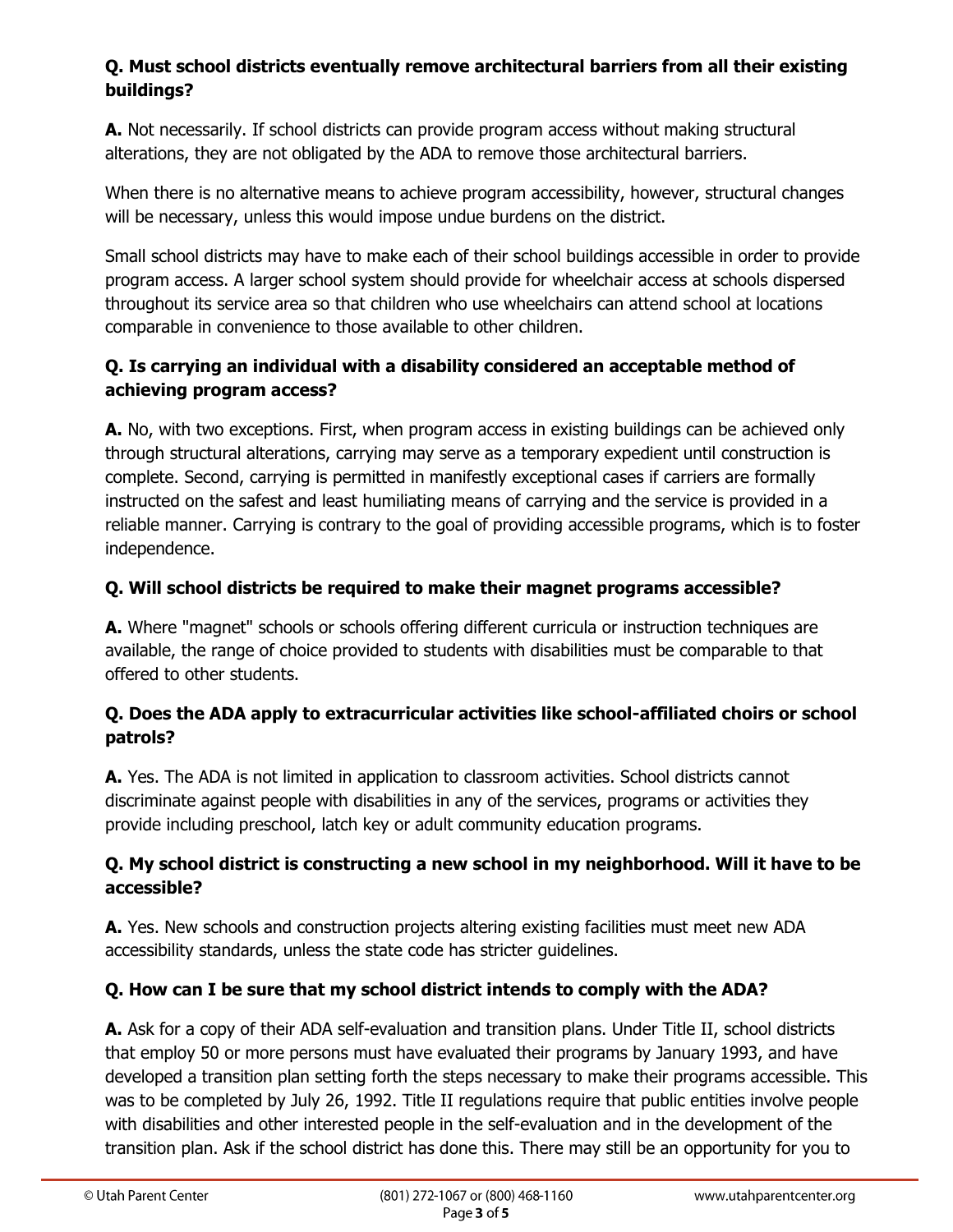participate in this process as many Title II entities are late in meeting the above deadlines and have not yet completed their transition or self-evaluation plans. If they have not, and have no plans in process to do so, they are not in compliance with the ADA and you can file a complaint.

# **Q. Does the ADA affect private schools?**

**A.** Yes, Title III of the ADA prohibits discrimination by public accommodations. They must eliminate unnecessary eligibility standards that deny access to individuals with disabilities, make reasonable modifications in policies practices and procedures that deny access to individuals with disabilities unless a fundamental alteration in the nature of the program would result and furnish auxiliary aids such as interpreters note takers or readers when necessary to ensure effective communication unless an undue burden or fundamental alteration would result. Be aware that Title III does not cover religious institutions; thus, private schools which are directly operated by religious institutions are not covered by the ADA.

### **Q. How will the ADA affect employees with disabilities who work for schools?**

**A.** Applicants and employees who work for or apply to work for schools, who are qualified for the job and who can perform the essential job functions are entitled to reasonable accommodations so long as the accommodations are not an undue hardship for their employer. Employees are protected from discrimination on the basis of disability in all work activities: advancement, compensation, training, firing, etc. In addition, school districts will be prohibited from making medical inquiries or requiring medical examinations prior to an offer of employment.

# **Q. How do I file a complaint if I don't think our school district complies with ADA requirements?**

**A.** If you feel you or another person have been discriminated against by your school district, and have found your district's internal grievance procedure unresponsive, send a letter to the Department of Justice including:

1. your name, address and phone number, and the name of the party discriminated against;

2. the school district that you believe has discriminated;

3. a description of the act(s) of discrimination, the date(s) of the discriminatory acts and the name(s) of any individuals who you believe discriminated;

4. other information that you believe necessary to support your complaints.

Do not send original documents.

Send to: U.S. Department of Justice, Civil Rights Division, Coordination and Review Section, P.O. Box 66118, Washington, DC 20035-6118.